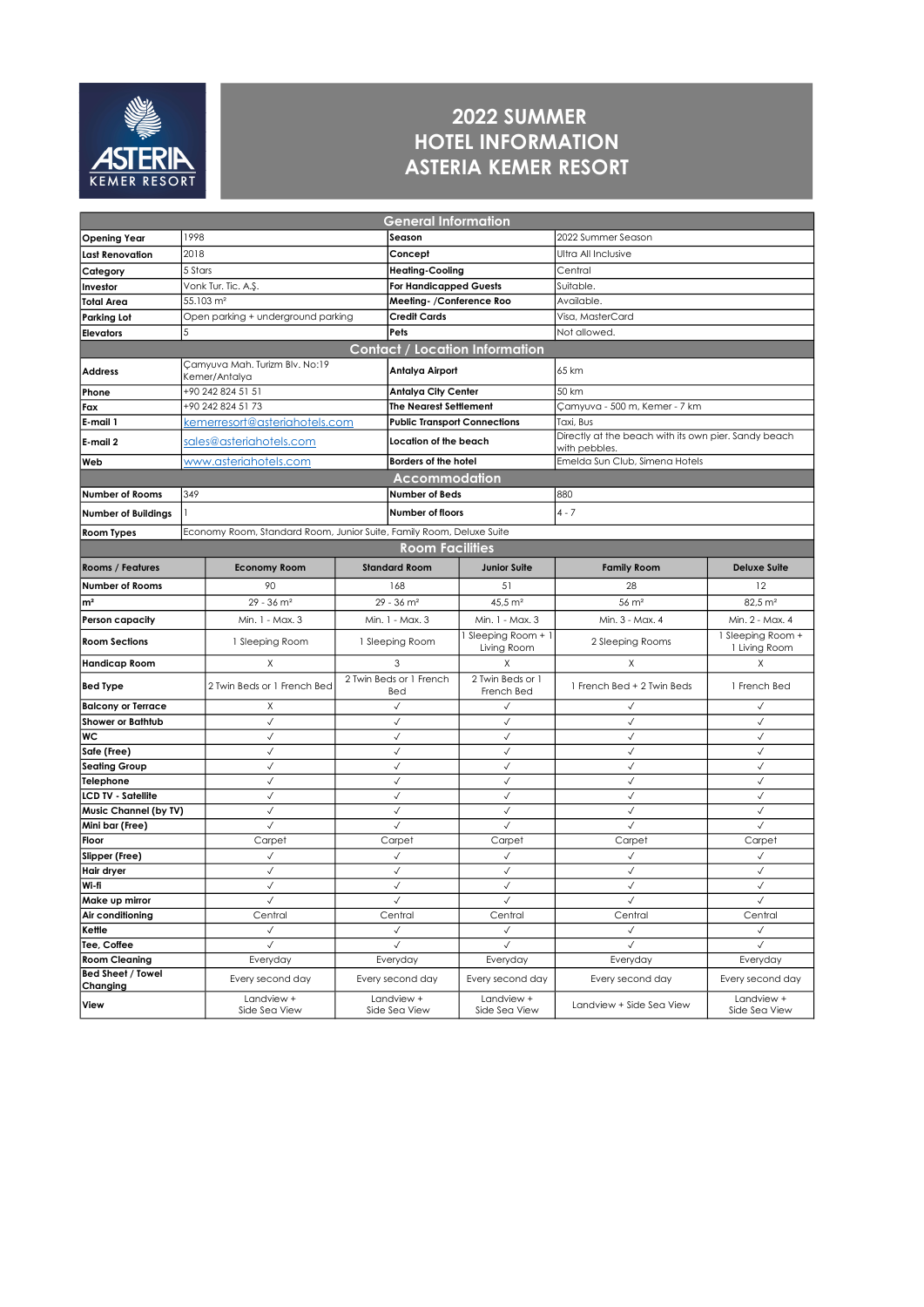

## 2022 SUMMER HOTEL INFORMATION ASTERIA KEMER RESORT

| <b>Ultra All Inclusive Food Concept</b>                                                                          |                                                                                                                                  |                                                              |                                                      |  |  |  |  |  |
|------------------------------------------------------------------------------------------------------------------|----------------------------------------------------------------------------------------------------------------------------------|--------------------------------------------------------------|------------------------------------------------------|--|--|--|--|--|
|                                                                                                                  | Place                                                                                                                            | <b>Services</b>                                              | <b>Opening Hours</b>                                 |  |  |  |  |  |
|                                                                                                                  |                                                                                                                                  | <b>Breakfast (Buffet)</b>                                    | $07:00 - 10:00$                                      |  |  |  |  |  |
|                                                                                                                  |                                                                                                                                  | Late Breakfast (Buffet)                                      | 10:00 - 10:30                                        |  |  |  |  |  |
|                                                                                                                  | Main Restaurant                                                                                                                  | Lunch (Buffet)                                               | 12:30 - 14:30                                        |  |  |  |  |  |
|                                                                                                                  |                                                                                                                                  | Dinner (Buffet)                                              | 19:00 - 21:30                                        |  |  |  |  |  |
|                                                                                                                  |                                                                                                                                  | Night Snack                                                  | $23:30 - 00:30$                                      |  |  |  |  |  |
|                                                                                                                  | Italian A la Carte Restaurant                                                                                                    | A la Carte Restaurant                                        | 19:00 - 21:30                                        |  |  |  |  |  |
|                                                                                                                  | Turkish A la Carte Restaurant                                                                                                    | A la Carte Restaurant                                        | 19:00 - 21:30                                        |  |  |  |  |  |
|                                                                                                                  | Fish A la Carte Restaurant                                                                                                       | A la Carte Restaurant                                        | 19:00 - 21:30                                        |  |  |  |  |  |
|                                                                                                                  | Pool Bar                                                                                                                         | Snack Service                                                | $12:00 - 16:00$                                      |  |  |  |  |  |
|                                                                                                                  | Coffee                                                                                                                           | Pastry                                                       | 11:00 - 18:00                                        |  |  |  |  |  |
|                                                                                                                  | Gözleme Tent                                                                                                                     | Gözleme                                                      | 11:00 - 16:00                                        |  |  |  |  |  |
|                                                                                                                  | Pool Area                                                                                                                        | Ice cream and waffel                                         | 12:00 - 16:00                                        |  |  |  |  |  |
|                                                                                                                  | Pool Area                                                                                                                        | Packaging Ice Cream                                          | 12:00 - 16:00                                        |  |  |  |  |  |
|                                                                                                                  | Main Restaurant                                                                                                                  | Children's Buffet                                            | 12:30 - 14:30 / 19:00 - 20:30                        |  |  |  |  |  |
|                                                                                                                  | Main Restaurant                                                                                                                  | Diet Buffet                                                  | 12:30 - 14:30 / 19:00 - 21:30                        |  |  |  |  |  |
| During the stay one A la Carte Restaurant visit is free of charge. (min. 5 night stay). Reservation is required. |                                                                                                                                  |                                                              |                                                      |  |  |  |  |  |
| <b>Ultra All Inclusive Beverage Concept</b>                                                                      |                                                                                                                                  |                                                              |                                                      |  |  |  |  |  |
|                                                                                                                  | <b>Bars</b>                                                                                                                      | <b>Opening Hours</b>                                         |                                                      |  |  |  |  |  |
|                                                                                                                  | Terrace Bar                                                                                                                      | 24 Hours Open                                                |                                                      |  |  |  |  |  |
|                                                                                                                  | Coffee                                                                                                                           | $10:00 - 24:00$                                              |                                                      |  |  |  |  |  |
|                                                                                                                  | Pool Bar                                                                                                                         | $10:00 - 24:00$                                              |                                                      |  |  |  |  |  |
|                                                                                                                  | <b>Beach Bar</b>                                                                                                                 | 10:00 - 18:00                                                |                                                      |  |  |  |  |  |
|                                                                                                                  | Disco                                                                                                                            |                                                              | $23:00 - 02:00$                                      |  |  |  |  |  |
| <b>WHISKEY</b>                                                                                                   | Chivas Regal (12 yıllık), Jack Daniels, JB,<br>Johnie Walker Red, Balantines, Jim Beam,<br>Long John, Highland Queen, Wat 69     | <b>TEQUILA</b>                                               | Mariachi, Olmega, Orendain Blanco                    |  |  |  |  |  |
| <b>RAKI</b>                                                                                                      | Yeşil Efe, Yeni Rakı, Tekirdağ, Rakı Sırdem                                                                                      | <b>GINS</b>                                                  | Gordon's, Beefeater, Gin Gilbeys                     |  |  |  |  |  |
| <b>VODKA</b>                                                                                                     | Absolut, Smirnoff, Vodka Gilbeys                                                                                                 | <b>COGNAC</b>                                                | Remy Martin V.S.O.P, Nopolyon Brandy, Marnat<br>Vsop |  |  |  |  |  |
| <b>RUMS</b>                                                                                                      | Bacardi, Havana Club, Captain Morgan Black, Santa Cruz Silver                                                                    |                                                              |                                                      |  |  |  |  |  |
| <b>LIQUEURS</b>                                                                                                  | Baileys, Archers, Amaretto, Jägermeister, Malibu, Country Cream Imported O Caseys                                                |                                                              |                                                      |  |  |  |  |  |
| <b>APPERATIVES</b>                                                                                               | Campari, Martini Bianco, Martini Rosso, Martini Extra Dry, Dilmor Bittter Campari, Flipetti Bianco, Flipetti Dry, Flipetti Rosso |                                                              |                                                      |  |  |  |  |  |
|                                                                                                                  | Imported and local alcoholic and non-alcoholic drinks.                                                                           | Import drinks are served in at some bars.                    |                                                      |  |  |  |  |  |
|                                                                                                                  | The soft drinks and beer in the minibar get refreshed every day.                                                                 | At all bars drinks get served by menu cards.                 |                                                      |  |  |  |  |  |
|                                                                                                                  | During the opening times of the restaurants and bars drinks will<br>served to the table.                                         | Guests aged 18 and under are not served alcoholic beverages. |                                                      |  |  |  |  |  |